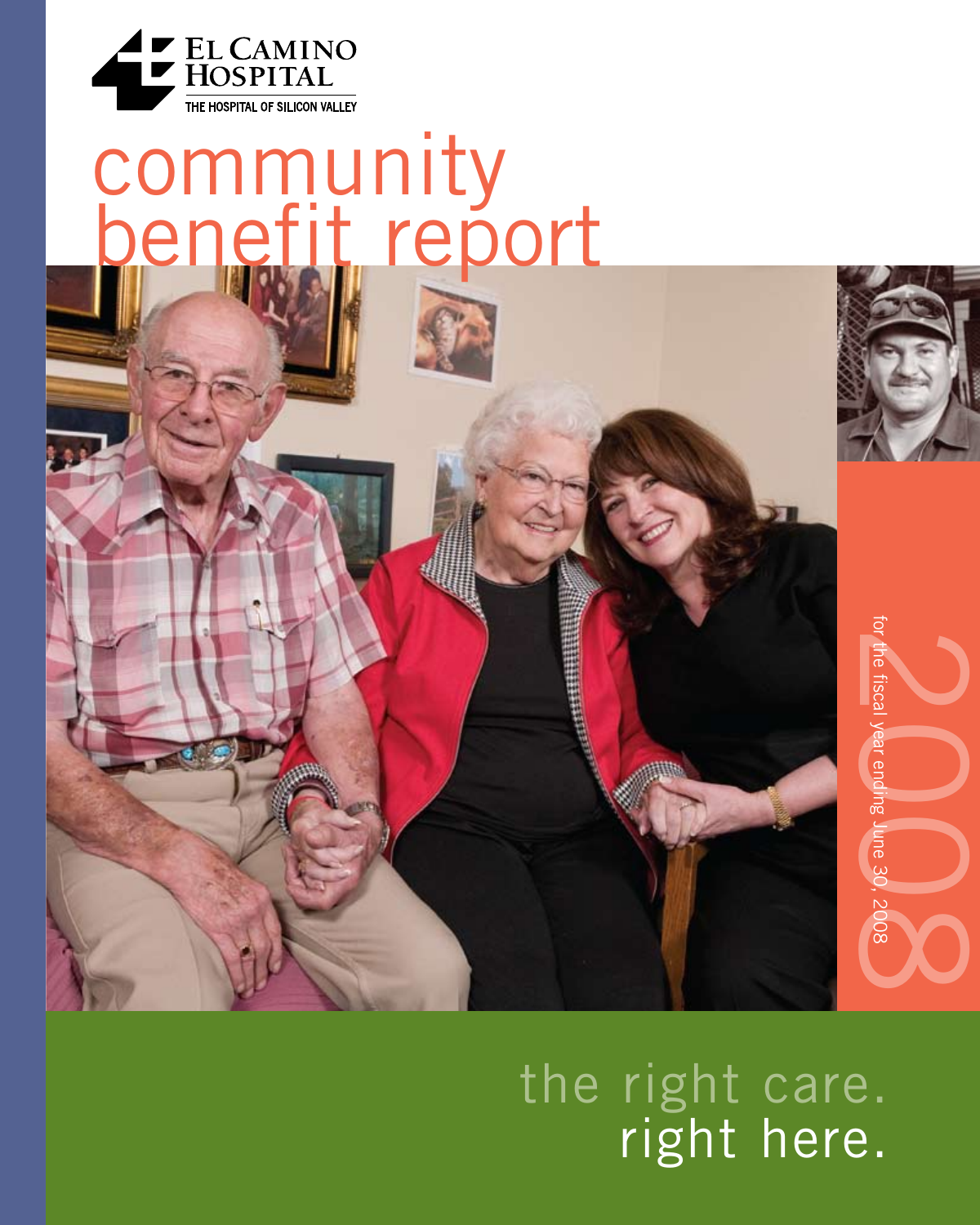### | El Camino Hospital |

### **Mission and vision**

El Camino Hospital's **MISSION** is to be an innovative, publicly accountable and locally controlled comprehensive health care organization that Cares for the sick, relieves suffering and provides quality, cost competitive services to improve the health and Well being of our community.

Our VISION for the future is that we will create the preferred community health care destination of Silicon Valley, focused on **quality, innovation**, the individualized patient experience and community accountability: integrating technology and efficiency within a **Caring environment**.

### **A message to the community**

### Dear friends:

We are pleased to share with you El Camino Hospital's Community Benefit Report for 2008. As in past reports, in addition to presenting our community benefit funds financial data, we have selected several examples of the positive impact these funds can have on individuals in our community. We hope you enjoy their inspiring stories as much as we have.

We also continue to operate several clinical services at a financial loss because they fill a vital community need. For example, our three outpatient dialysis centers that provide more than 500 patients with more than 80,000 treatments per year; one of Santa Clara County's only community based inpatient and outpatient mental health units; and non-emergency care in our ED for individuals needing treatment, who do not have a medical home.

As a not-for-profit organization, it is both our obligation and our commitment to use our tax-exempt status for the good of the community that supports us. Each year we devote a portion of our revenue to helping people who cannot pay or easily access our services and to supporting programs that maintain and improve the quality of health care in the community.

Among our many community programs are the RotaCare Clinic; free immunizations for children, the homeless and the elderly; and lectures and screenings to inform people about preventing disease and managing their health. In addition, the hospital's generous charity care policy ensures that individuals who cannot pay for treatments and medications can still receive the care they need.

Caring for the community and the patients we serve is at the core of El Camino Hospital's mission and values. We consider it a great privilege to have such a vital role in the health of both individuals and the community.

Sincerely,

Ken Grahow

Kenneth D. Graham Chief Executive Officer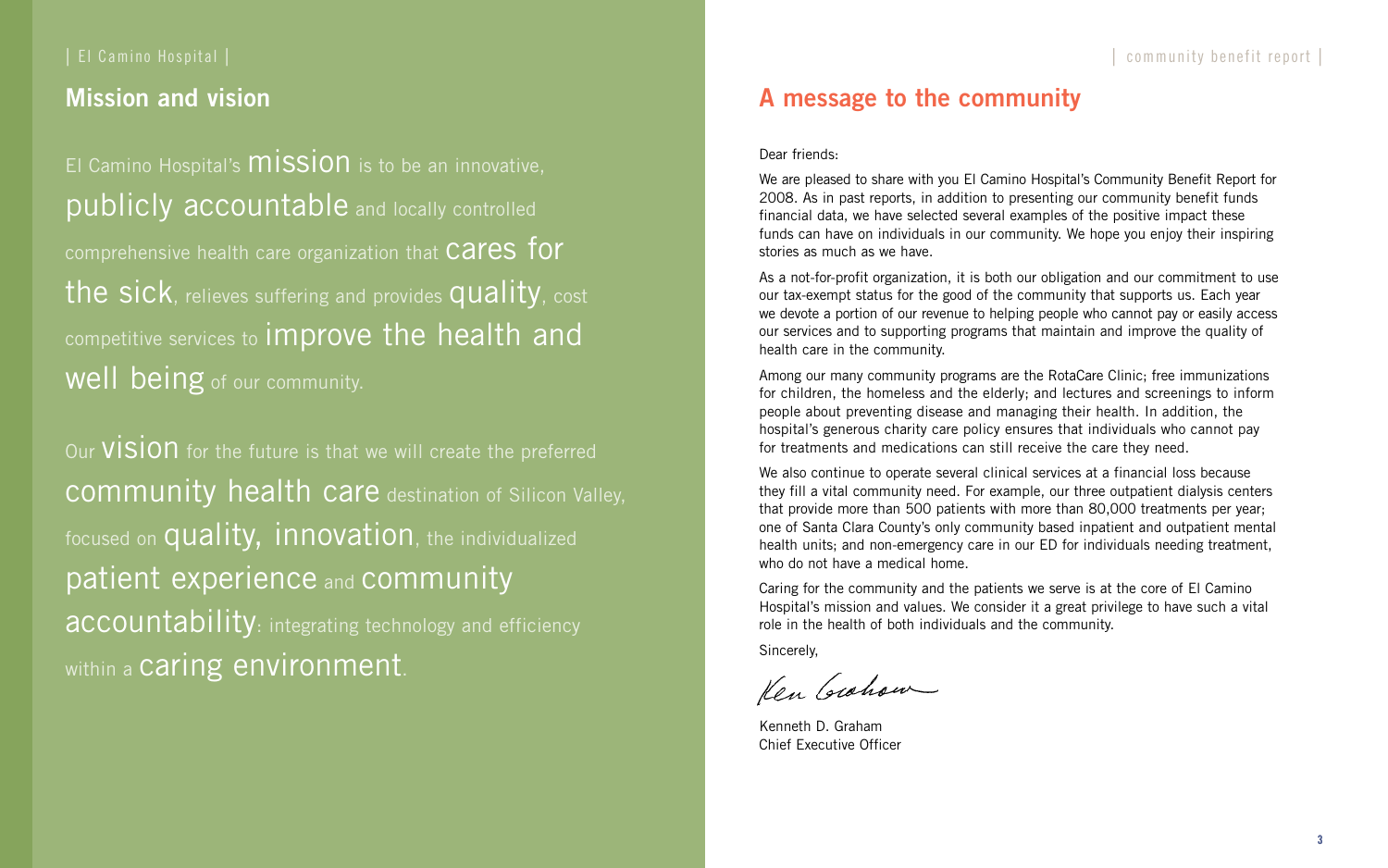### **A history of helping**

### **What is community benefit?**

Community benefit refers to programs or activities that provide treatment and/or promote health and healing as a response to identified community needs. To be considered a community benefit, a program must meet one of the following criteria:

- It doesn't cover the cost of providing care.
- It responds to needs of special populations such as persons living in poverty and other disenfranchised persons.
- It supplies services or programs that would likely be discontinued, or would need to be provided by another not-for-profit or government provider, if the decision were made on a purely financial basis.
- It responds to public health needs.
- It involves education or research that improves overall community health.

*Source: A Guide for Planning and Reporting Community* 

Since it was founded more than 47 years ago, El Camino Hospital has always put the highest priority on reaching out to and giving back to the community it serves.

Over the years, we have benefited from our Silicon Valley location, enjoying the prosperity and growth that has come with the rise of the technology industry. But we recognize that there are still many unmet needs in the community and many

**4 5** Center, are committed to helping individuals find information and solutions.Robbie Smith, eldercare consultant, and other staff at the Health Library & Resource

people who cannot easily access the health care they need because they lack health insurance, are frail, elderly or poor.

The hospital has always allocated a significant amount of its income to meeting these needs, through investments in community health services and partnerships with other organizations and public programs. Including charity and subsidized care, unpaid costs of government sponsored health care, education for health professionals and community health programs, El Camino Hospital's investment in its community in the past year has exceeded \$70 million.

El Camino Hospital is committed to improving the health of its community, through hospital sponsored programs and through support and collaboration with other nonprofit organizations that are addressing and finding innovative approaches to health care needs.

A hospital is a trusted partner in the community. Inherent in that trust is the certainty that anyone in need can find help when it's needed most. El Camino Hospital is proud to be that trusted partner here in this community and to help people in need in ways both large and small.



### | El Camino Hospital |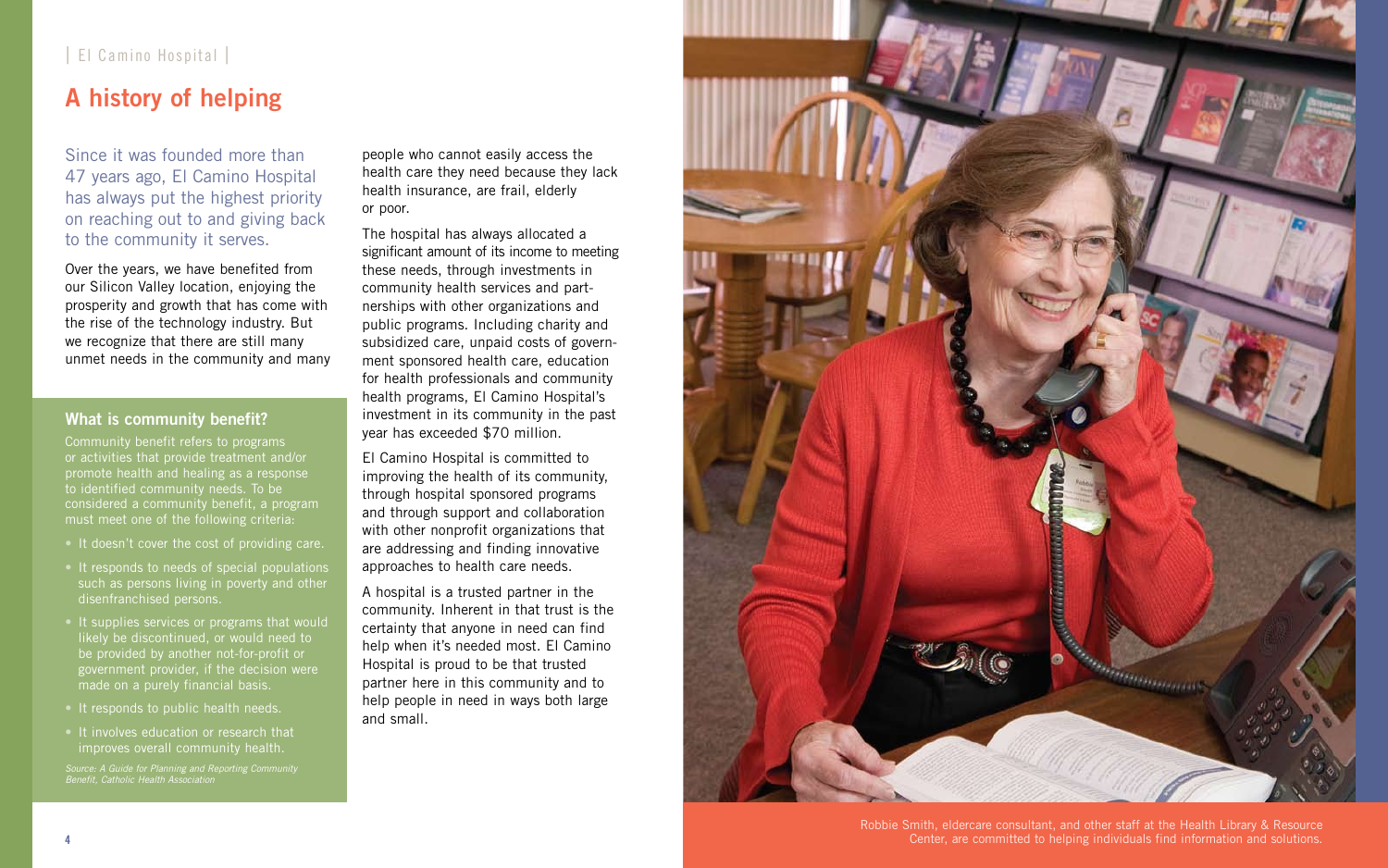

Kristina Peterson, MFT, *(right)* counsels a client who has sought help for postpartum depression.

### | community benefit report |

### **Turning depression around**

Sarah is a busy scientist for a large corporation and the mother of two young boys. During and after both her pregnancies, she experienced profound feelings of sadness. She thought it was that way for most women.

In fact, Sarah *(not in photograph)* was experiencing serious postpartum depression. It wasn't until she learned about a special program offered by Behavioral Health Services at El Camino Hospital that she got the help she needed. The focused, attentive care Sarah received through the Postpartum Depression Program has helped her to feel totally changed and find a balance.

But not long ago, life was very different. After the birth of her second baby, Sarah felt completely vulnerable and didn't have the energy to get anything done. She had visions of harming her children and even killing herself. Because she was also experiencing physical symptoms, doctors and other caregivers had difficulty diagnosing her problem. Finally, her good friend heard about the program at El Camino Hospital and called to make an appointment.

At the Postpartum Depression Program, the clinical staff did a full assessment of Sarah's history and current condition. She began going to daily counseling and therapy sessions.

"Finally," she thought, "someone knowledgeable is watching out for me."

After about a month, Sarah began to pull out of her depression. She was driving again and feeling less panicky. It took about six months, but Sarah now feels stronger and able to handle the ups and downs of life.

"It makes me cry to think of where I would be today if I hadn't gotten the help I needed," says Sarah. "This is the kind of care you can never repay. I'm so thankful the program is there for me and other women."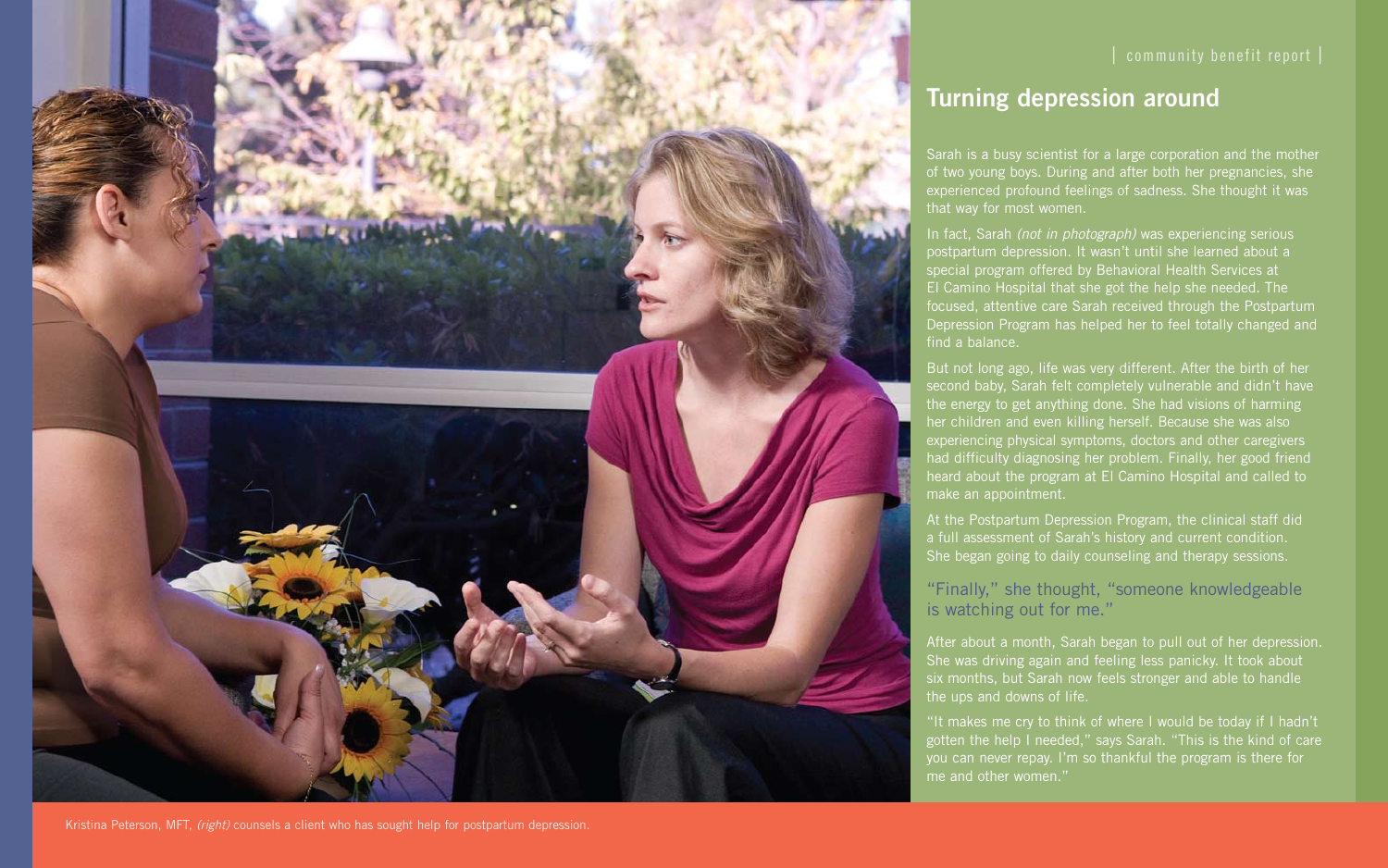

**8 9** clinic save more than \$100,000 a year on the medications it gives to patients. John Cardoza, a RotaCare volunteer, donated his time and talents to help the

### **The power to save**

These days, many Americans are worried about the rising cost of medication. It's especially true for people on low incomes or without insurance. So, when the RotaCare Clinic at El Camino Hospital learned it could start a Pharmacy Assistance Program to help eligible patients get access to free and low-cost medications, the clinic thought it had found the answer to a very serious financial problem.

What RotaCare had yet to learn was the complexity of setting up and managing the program. Enter John Cardoza, a RotaCare volunteer and retired high tech sales and marketing manager. John developed a computer database to keep track of each eligible patient's medications, when they needed to be re-ordered and when patients needed to apply to renew their eligibility. Now, nearly 160 eligible patients are on the program and RotaCare is saving about \$10,000 a month in medication costs. (They know this because John's software application also tracks cost savings.)

"John made the program function and enabled it to grow, so we could serve more people," says Tifanni Harwick, RotaCare medical assistant, who coordinates the Pharmacy Assistance Program. "I wouldn't be able to do my job without him."

The RotaCare Clinic is a collaboration among El Camino Hospital, Rotary Clubs and other local organizations. With a small paid staff and a large group of volunteers, including doctors, nurses, other caregivers and support personnel, the clinic provides free primary and specialty health care to people with the greatest need and the least access to medical care.

John comes in once a week to maintain the database. When requested, he enhances the application to help with tracking and reporting. He also helps label the medications as they are delivered.

"Without the Pharmacy Assistance Program and its database, RotaCare would have had to spend an additional \$100,000 or more a year on medication," explains John. "With these savings, they're able to help more people in need."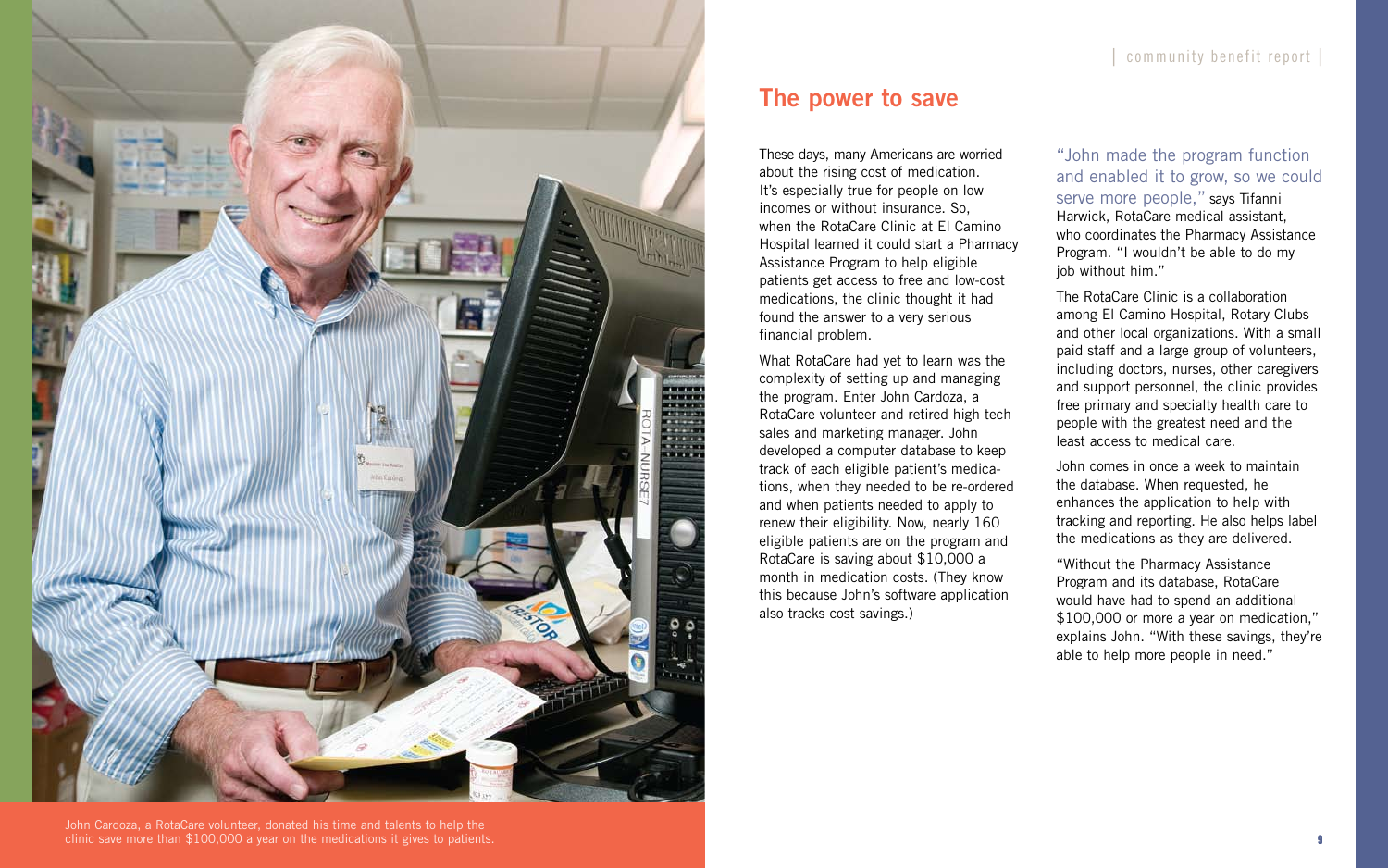## **Vanity in vain Beth Camino Hospital |<br>
<b>Vanity in Vain**<br> *By Mary Beth Hislop, reporter, Los Altos Town Crier*

There are two things I have always loved to do — write and do anything else under the sun. Today, I'm a journalist, but I never dreamed I'd be writing my own story as a warning to others.

In May, I participated in an El Camino Hospital skin cancer screening with the idea that the experience could help promote public awareness about the epidemic of skin cancer.

Risk factors increase if you have fair skin, blonde hair and a history of sunburns or excessive sun exposure. I flashed back to memories of long days in the sun, slathered in Bain de Soleil or coconut

oil, attempting to defy my naturally pale, Irish/English complexion for a deeply bronzed effect. I spent hours in the after noon sun tending my vegetable garden, hanging laundry, knitting, reading, intent on developing that sun-kissed glow I mistakenly equated with beauty.

**10 11** convert to staying out of the sun.Reporter Mary Beth Hislop says she is now a committed

It turned out that out of the four of us who were being screened that day, I was the one in three that proved the statistics correct. Dermatologist Dr. Greg Morganroth found two suspect moles — one above my knee and another on my back shoulder. During a follow up visit to his office, he removed the mole from my knee and sent it to the lab to test for cancer cells. Results showed the mole was a melanoma, the most dangerous form of skin cancer.

I still remember the phone conversation when he called me with the lab results. Had I left that mole another year, we wouldn't be talking, he said. Scarier still, left on my own, a skin screening would never have made it onto my priority list of things to do. An annual skin screening is now on my calendar.

I still love to write — but I won't be penning "A Raisin in the Sun" anytime in my future.



One in five people in the United States would develop skin cancer in their lifetimes; if you're Caucasian, your chances are one in three. With more than one million cases diagnosed each year, skin cancer is the most common form of cancer in the United States. Sixty thousand of those diagnosed are melanomas, with 8,000 succumbing to the disease annually.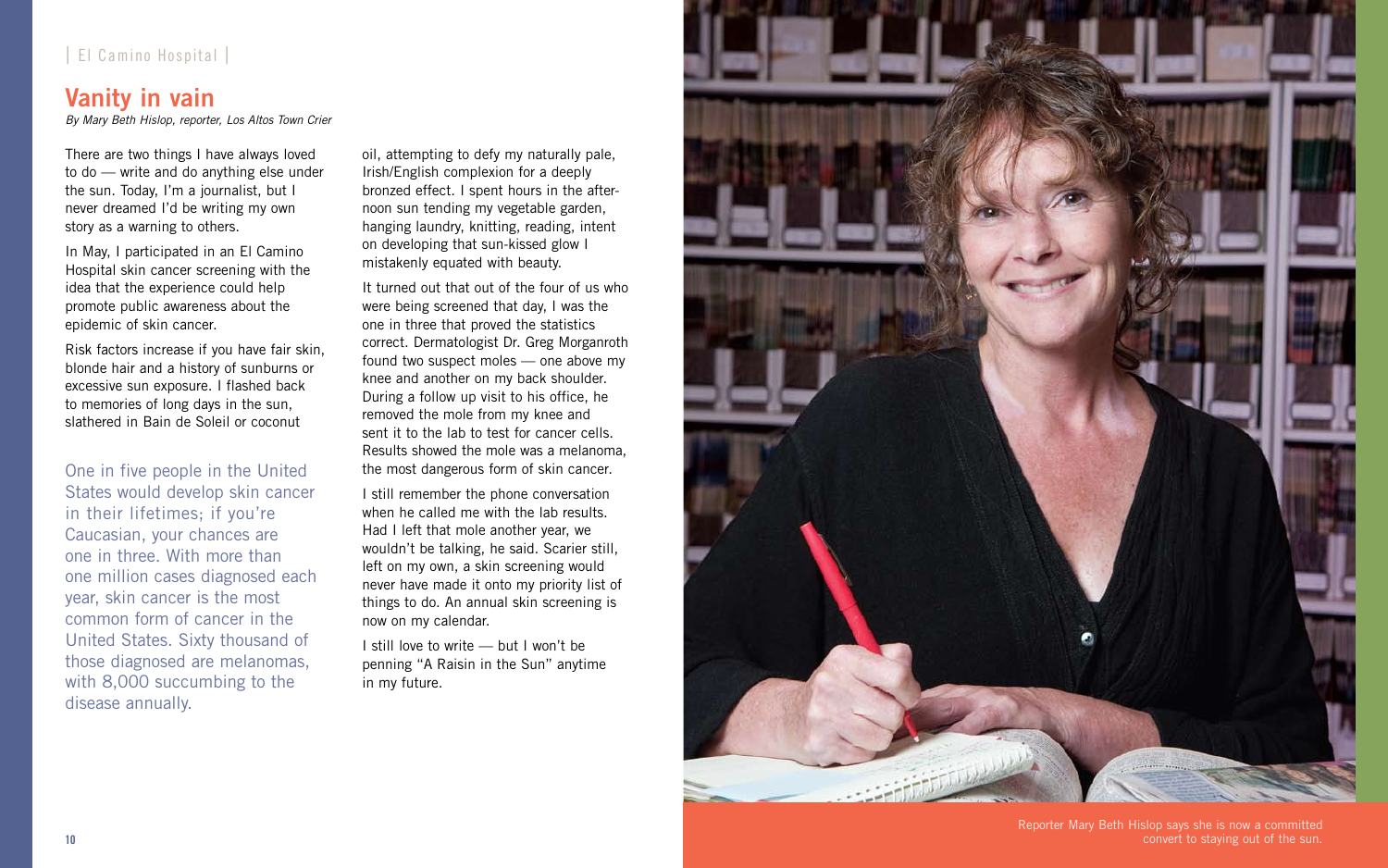# | El Camino Hospital |<br>**Navigating a new world**

As the former CEO of a software company, Elaine Bailey thought she could navigate even the most complex challenges. So, when she suddenly needed to help her elderly mother and father get through a severe health crisis and make major changes to their living arrangements and future plans, she was stunned.

"This was a whole new world for me — a world I knew nothing about — and these decisions were too complex and confusing for my father to make. But, I didn't even know where to go to begin looking," she remembers.

When her mother was in El Camino Hospital's Cardiac Care Unit, Elaine heard about the hospital's Health Library & Resource Center and its Family Caregiver Assistance service called eldercare consulting.

The library has more than 3,000 current books and other publications, DVDs and CDs, as well as access to a wide range of online resources on clinical and consumer health issues, all available at no charge. Best of all, it has a staff of medical librarians and knowledgeable volunteers who listen to your needs and respond with expert, friendly, hands-on help.

> from the hospital in getting assistance for her parents. Elaine Bailey *(right)* is grateful for the help she received

"During my visits, the staff would hear my concerns and, then, carefully select the perfect resource or point me in the direction of the right person to get the help I needed," she says.

Today, Elaine's parents are living in a nearby continuing care facility, and she's happy to report her mom is "coming off my 'worried-about' list."

"It's hard to imagine how our family would have made it through the last year without the library and the caregiving assistance they provided," she adds. "One of the best things is that, even though my parents don't have a lot of money, we could get the help we needed because these services are available to every one in our community."

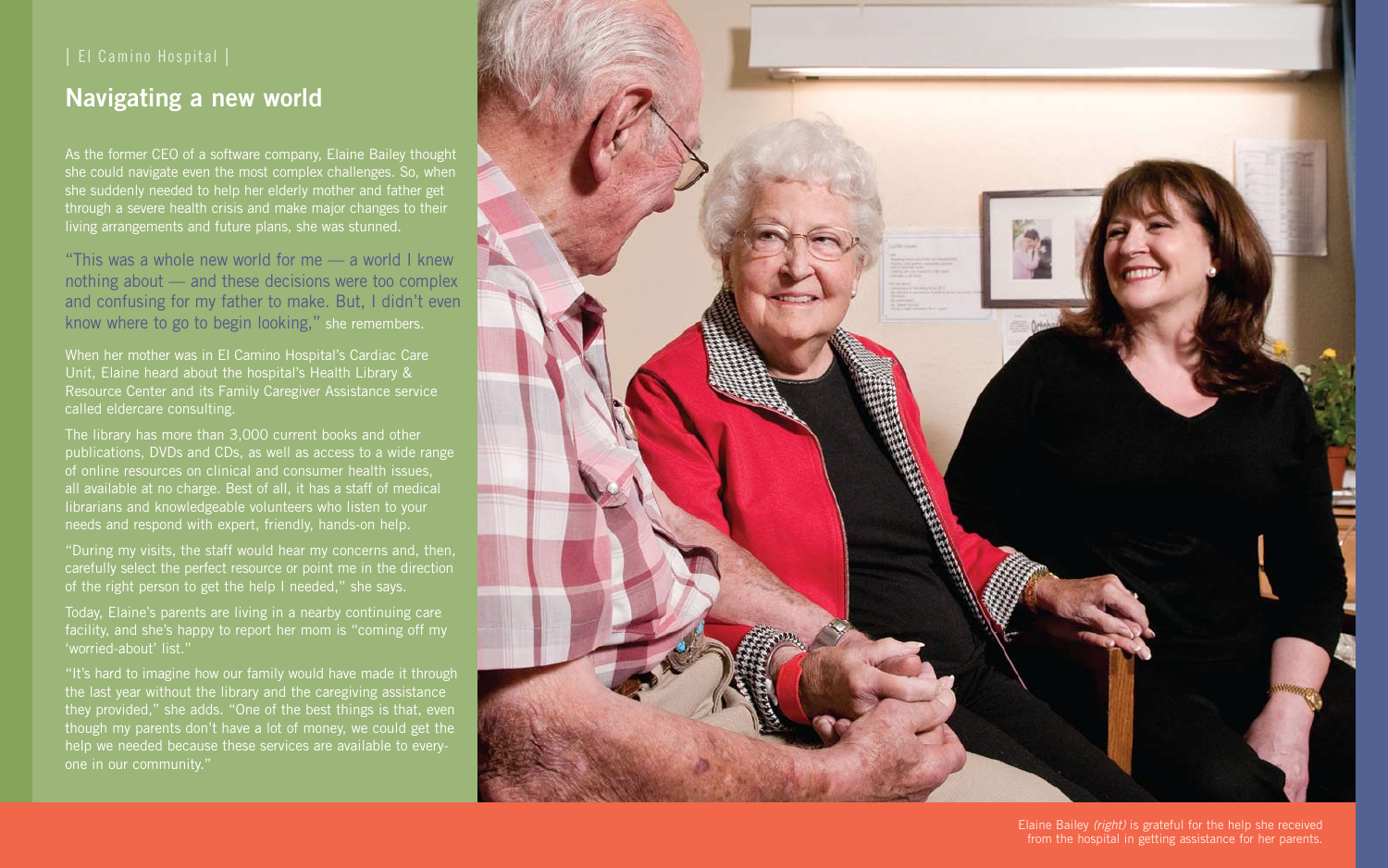### **Wheels she can count on**

When Evelyn Smith moved to the Los Altos-Mountain View area with her husband Bob in 1956, she never dreamed she'd still be living in the same house 52 years later. Now, at 93, and with her husband gone, she treasures her days at home. Despite her limited mobility, Evelyn can stay in the family home thanks to daily visits by her helpful son. And, thanks to the RoadRunners.

"I don't know what I'd do without them," says Evelyn. "I don't drive anymore, but I need to get to my doctor and physical therapy appointments. The RoadRunners always take me and bring me home. They are very dependable."

Evelyn knew about RoadRunners because Bob had been one of its volunteer drivers before his death. Bob really loved volunteering, she remembers. Almost ten years ago, Evelyn called to ask for her first ride, and she's been counting on RoadRunners ever since.

**14 15** and drivers like John Canata to help her get around.Evelyn Smith counts on the RoadRunners transportation service

Because she has a walker, Evelyn needs a little extra assistance when she goes out because the device has to be taken apart to fit into the car and then put back together when she reaches her destination. The drivers are always good about helping her out.

With the growing senior population in the Santa Clara Valley, more and more older adults need a service like RoadRunners as their lifeline to health care services and other appointments and activities. The 56 volunteer drivers provide about 14,000 rides a year to area residents, and the need continues to rise. Services are available for those who need it most, including people with disabilities.

"When one of my friends has to cancel an appointment or an activity because they don't have transportation, I always tell them to call the RoadRunners," adds Evelyn. "They'll get you where you need to go."

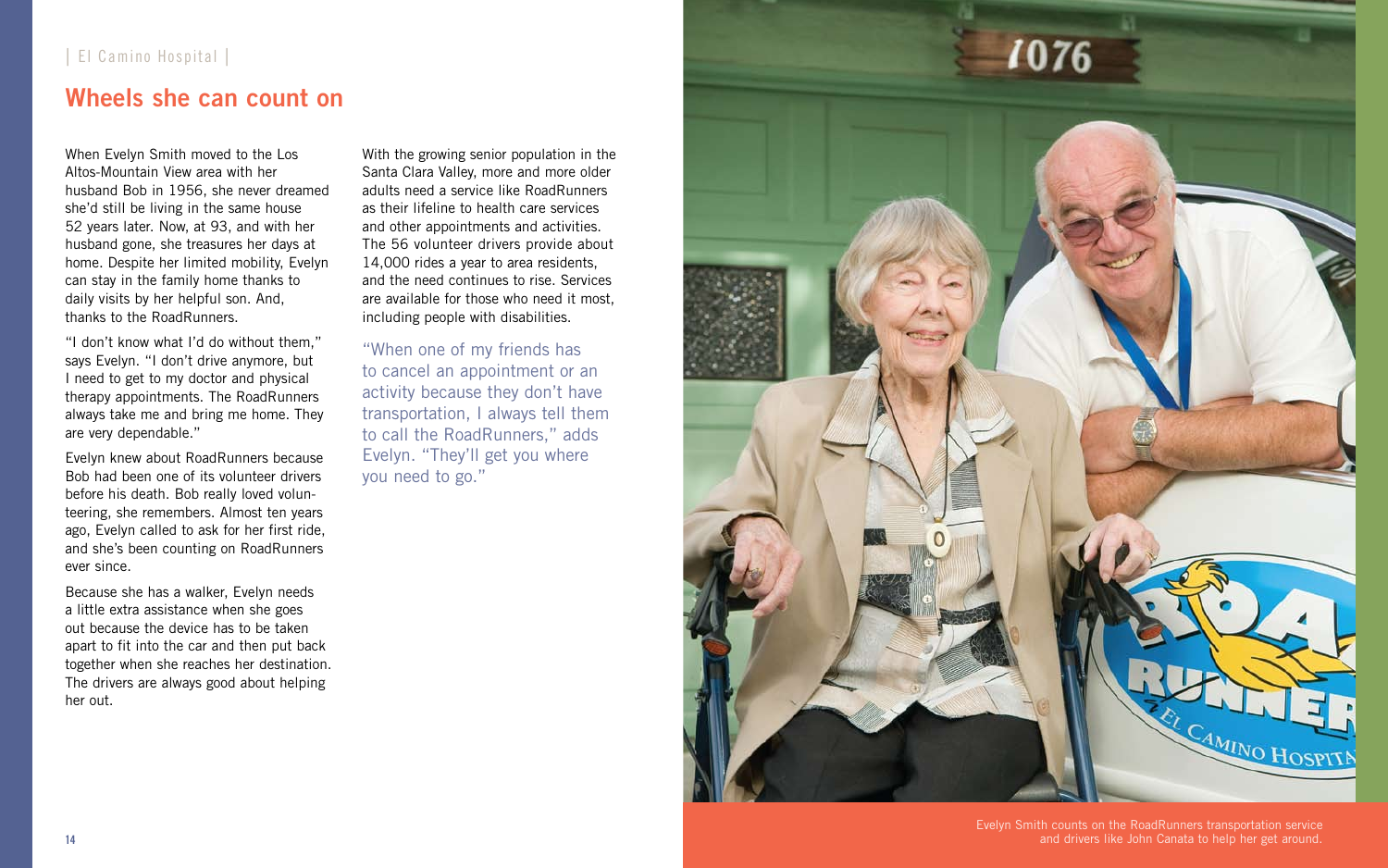

**16 17** for this hardworking gardener to get help and stay on the job. The expanded evening and weekend hours at a local clinic made it possible

### **Pruning away barriers to care**

In affluent Silicon Valley, Hector works hard, earning the money to take care of his family. He depends on his income as a gardener to make ends meet for himself, his wife and daughter, who live together in a Mountain View apartment.

Not long ago, Hector began having hearing problems. Since the trouble usually got more severe during the day, he suspected it might be caused by something in one of the gardens where he worked. As the problem worsened, Hector knew he needed medical care, but didn't see how he could manage it. The family has no health insurance and, on top of that, he couldn't afford to take time from his job to see a doctor. Fortunately, the MayView Community Health Center in Mountain View solved Hector's dilemma.

MayView offers basic, affordable health care services to low-income families and

individuals in the area. More than that, through a grant from El Camino Hospital, the clinic has extended its hours of operation. With evening and Saturday hours available, Hector was able to make an appointment and get the medical care he needed to treat the allergies that were causing his hearing problem. He has returned several times for follow-up care.

Hector's wife and daughter have also benefited from MayView's affordable services. His wife has been treated for thyroid problems, and his daughter depends on the clinic for check-ups and other primary care.

Now, the family feels secure with MayView nearby, knowing they have access to medical services they can afford. And Hector is doubly pleased because he can get the care he needs without jeopardizing his job or his hard-earned income.

### community benefit report |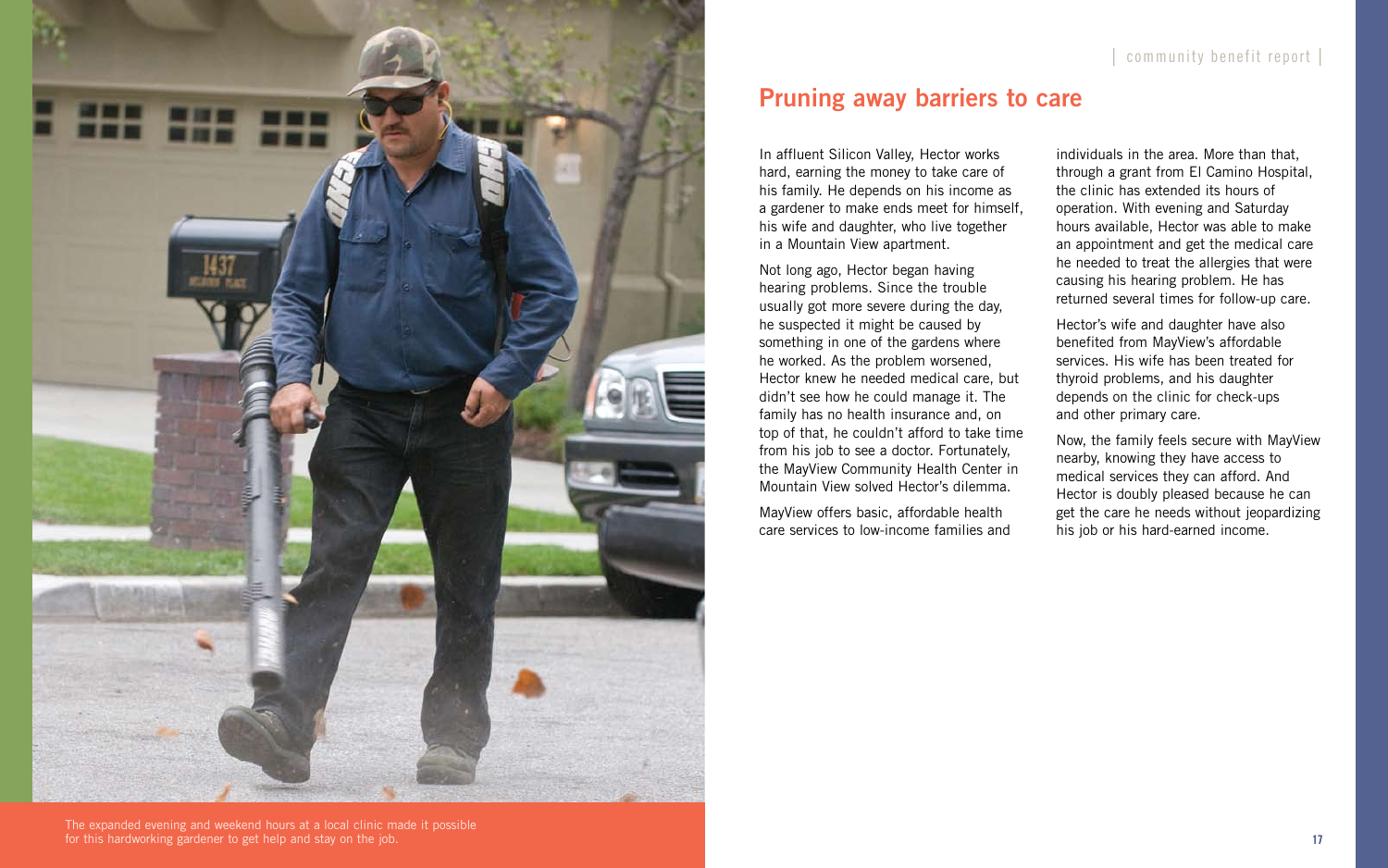### | El Camino Hospital |

| <b>Total</b>                                                                      |                | 71,469,688   |
|-----------------------------------------------------------------------------------|----------------|--------------|
| Community benefit operations                                                      | $\mathfrak{P}$ | 72,843       |
| Santa Clara County Healthy Kids Program                                           | $\mathcal{P}$  | 50,000       |
| Unpaid cost of Medi-Cal                                                           | $\mathcal{P}$  | 19,136,346   |
| Unpaid cost of Medicare                                                           |                | \$35,324,723 |
| Traditional charity care                                                          | $\mathbb{S}$   | 1,999,059    |
| Financial/in-kind contributions and cost<br>of fundraising for community programs | $\mathcal{F}$  | 889,288      |
| Subsidized health services                                                        | $\mathcal{F}$  | 10,934,505   |
| Health professions education                                                      | $\mathcal{P}$  | 1,611,413    |
| Community health improvement services                                             | $\mathcal{P}$  | 1,451,511    |

*Community benefit calculations of financial assistance, Medi-Cal and Medicare costs are based on the uncompensated cost of care, not charges.*

### **Community benefit data summary Fiscal Year 07–08**

| Advance health care planning/                   | <b>Healt</b> |
|-------------------------------------------------|--------------|
| Advance Directive assistance                    | <b>Healt</b> |
| <b>Behavioral health services</b>               | <b>HICA</b>  |
| Blood pressure screening                        | Imm          |
| Charity care program                            | Lifeli       |
| <b>Clinical trials</b>                          | <b>Mate</b>  |
| <b>Community Wellness Lecture Series</b>        | Older        |
| Diabetes management                             | Pro          |
| Dialysis services                               | Pallia       |
| Education and training for future               | Road         |
| health care professionals                       | Rota         |
| <b>Eldercare services</b>                       | Scho         |
| <b>Emergency care</b>                           | Spea         |
| Flu shot program                                | Suba         |
| Grants through El Camino Hospital<br>Foundation | Supp         |
| Health insurance counseling                     | Wellr        |

### **2007-2008 Community Benefit Programs**

**If you would like more information about these programs or how to access any of our community services, call our community relations department, 650-988-7703, or visit our web site, www.elcaminohospital.org.**

### | community benefit report |

- n Library & Resource Center
- n screenings
- P counseling for seniors
- Inization program
- le i
- mal Connections™ services
- Adult Transitions gram (OATS)
- itive care program
- Runners transportation service
- Care Clinic
- arships
- ers bureau
- cute care
- ort groups
- ess programs